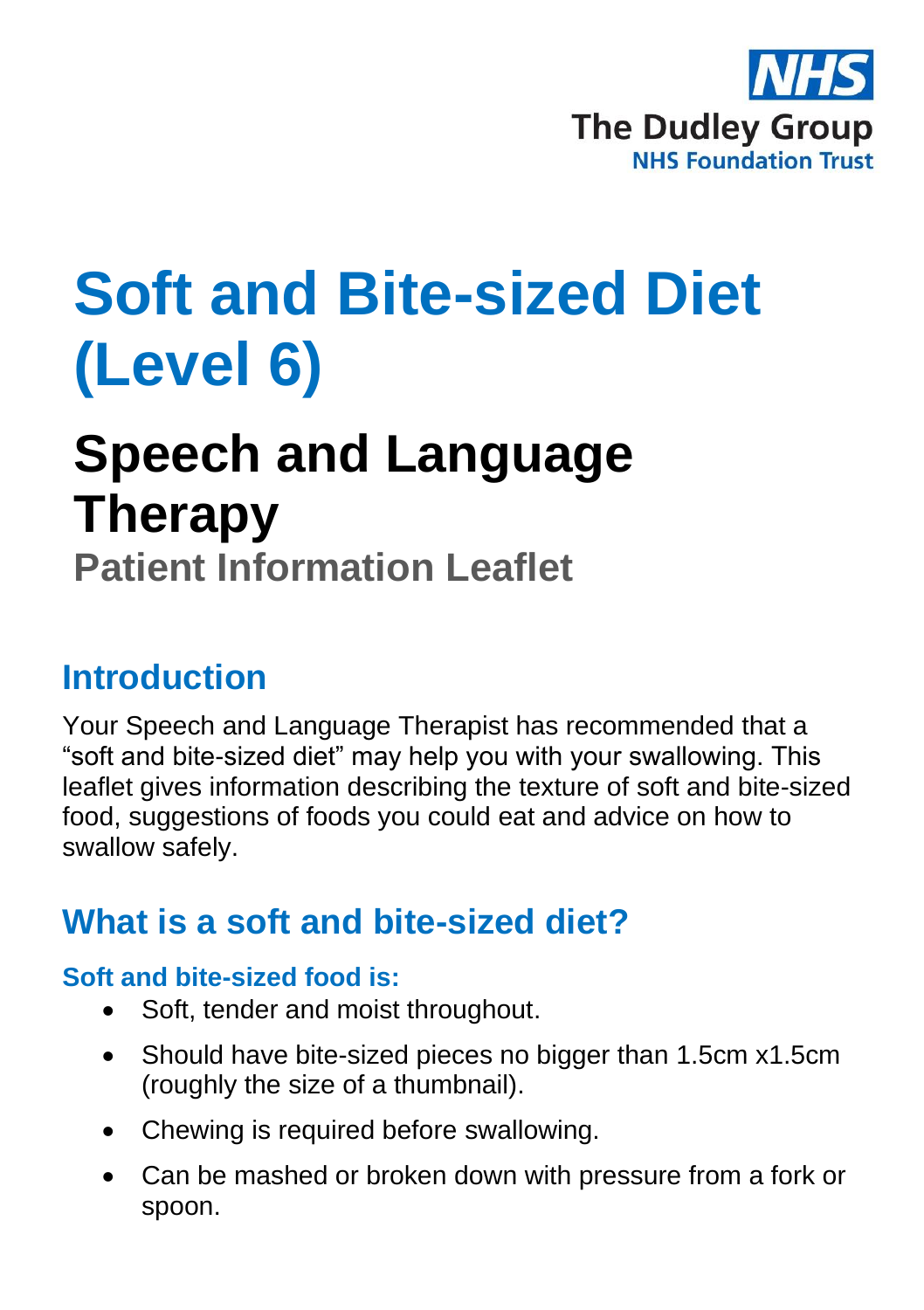





### **Soft and bite-sized food should not:**

- Be hard, tough, chewy, stringy or dry.
- Have a hard or crunchy texture e.g. pieces of apple or cucumber.
- Have a skin, husk or outer shell e.g. peas, grapes or sweetcorn.
- Have a separate thin liquid. Liquids such as milk, sauces or gravy should be fully combined with food.
- Be a mixed consistency e.g. soups with bits e.g. minestrone or cereal in milk without excess liquid drained off.

### **Foods not suitable:**

- Bread (unless assessed by your Speech and Language Therapist as appropriate).
- Stir fried or raw vegetables are too firm; opt for steamed or boiled vegetables to ensure that they are tender.
- Ice cream is not suitable for people having thickened fluids.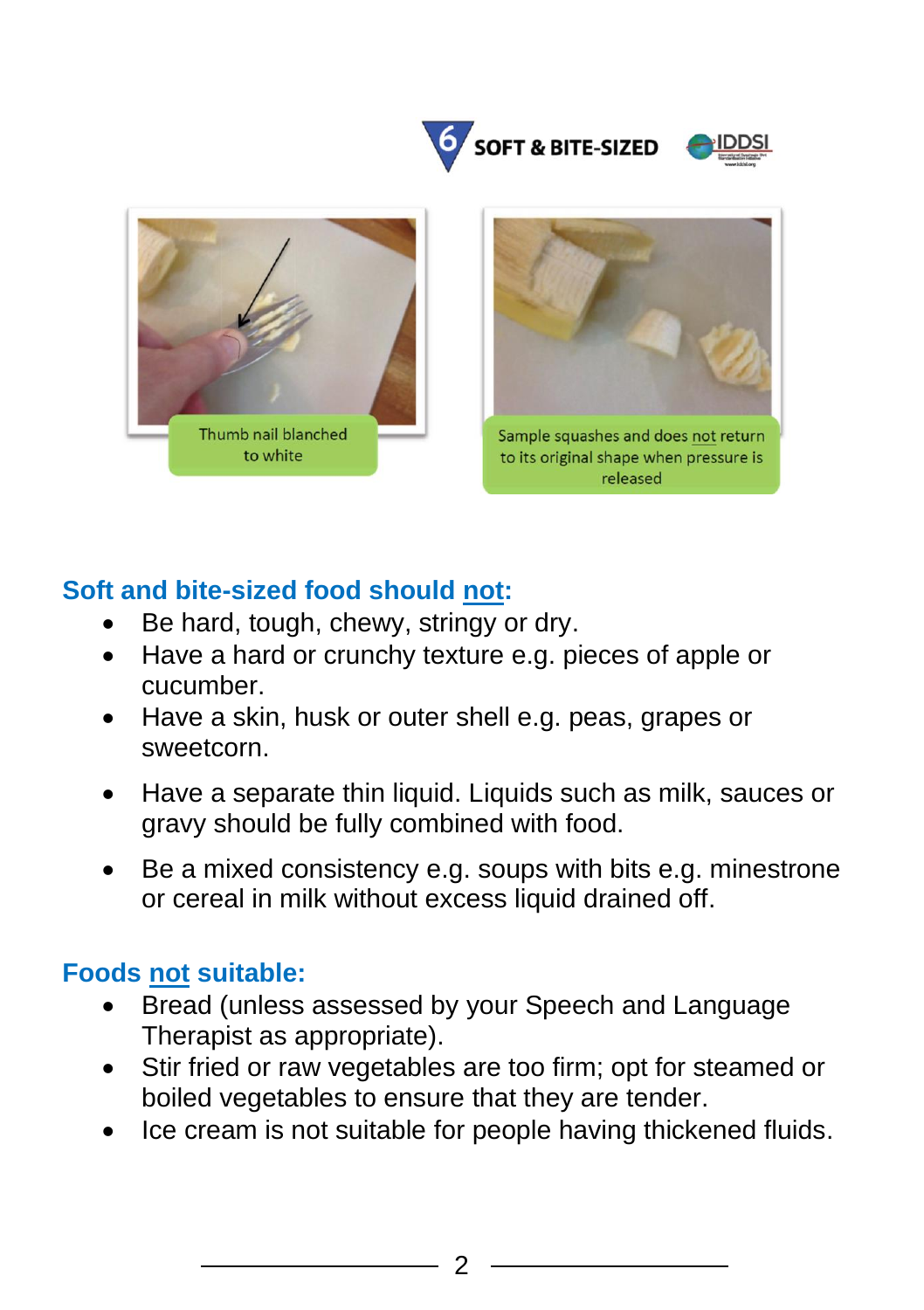## **Example foods:**

### **Suggested soft and bite sized meals. All meals must be cut into 1.5cm pieces.**

#### **Breakfast**

- Porridge or Ready Brek.
- Weetabix soaked and combined with milk.
- Creamy scrambled egg or omelette.
- Well-chopped banana.

### **Main meals**

- Steamed/poached fish in sauce/fish pie or tinned fish.
- Shepherd's pie/cottage pie/cheese and potato pie.
- Corned beef hash.
- Meat or vegetarian casseroles, stews and curries.
- Rice cooked in thick sauce e.g. risotto.
- Pasta cooked until very soft and cut up into a thick sauce
- Macaroni cheese.
- Lentil based dishes (well-cooked) such as dahl.
- Mashed potato or mashed jacket potato (no skin) served with egg or tuna mayonnaise.
- Mashed vegetables e.g. swede and carrot/sweet potato mash or mashed avocado.
- Soft boiled potatoes.
- Well cooked vegetables carrots, swede, courgette or cauliflower cheese.
- Smooth, thick soups with no bits (if you are on thickened drinks, all soup should be the same consistency as your drinks).

### **Puddings**

- Chopped banana or strawberries.
- Soft drained tinned fruit without pith e.g. peaches or pears, chopped to size.
- Stewed fruit e.g. apples/pears and custard.
- Fruit fools, smooth mousses, Angel Delight or crème caramel.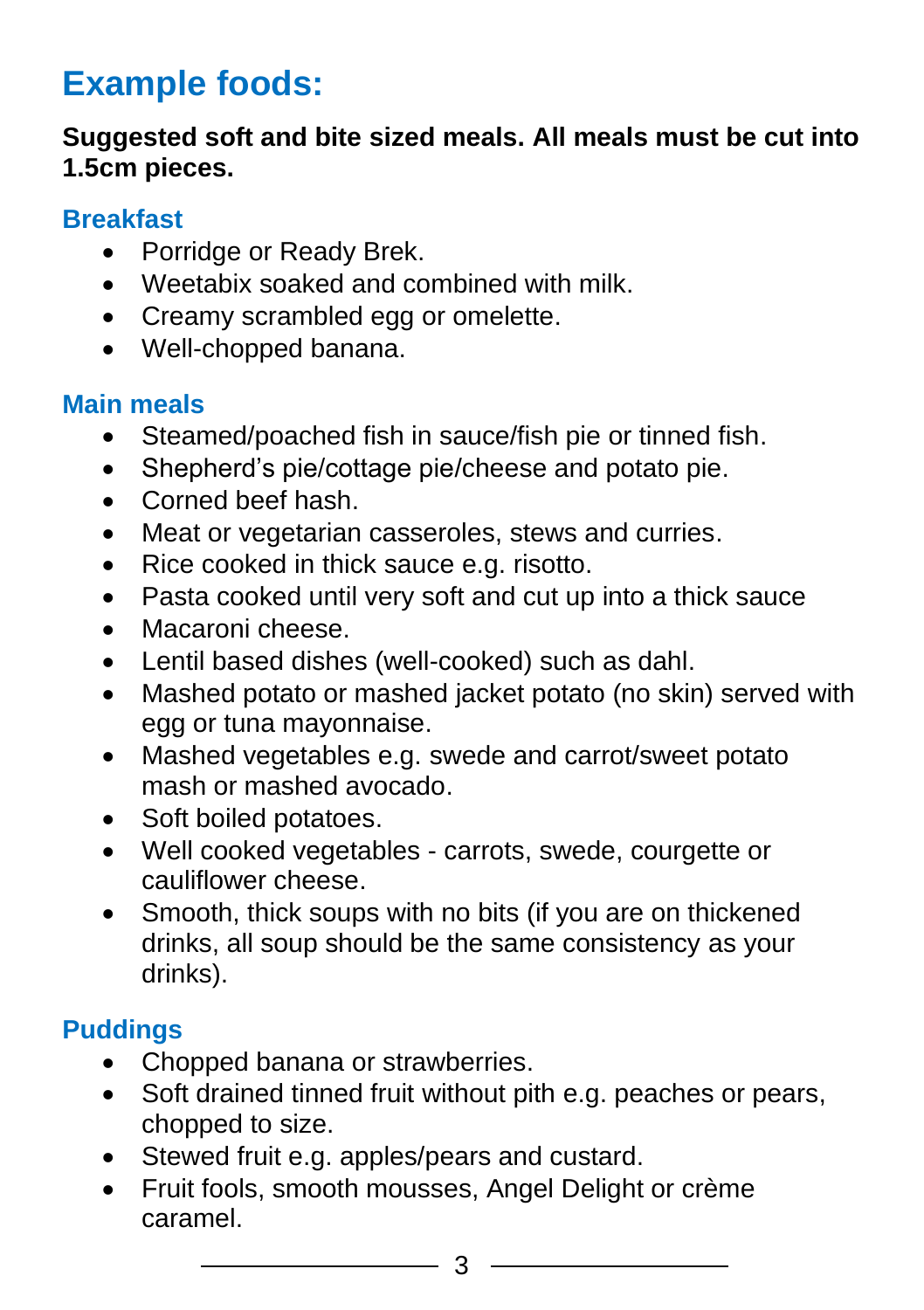- Smooth custard.
- Rice pudding.
- Yoghurts (smooth, no bits).
- Sponge pudding served with cream or custard (chopped and mixed well).
- Ice cream/jelly (only if advised by your Speech and Language Therapist).

# **Safe swallowing guidelines**

### **Strategies**

- Take small sips/mouthfuls at a time.
- Make sure that after you swallow, your mouth is clear before taking the next mouthful.
- Clear any food residue from your mouth after a meal with oral care or sips of drink.

### **Posture**

- Ensure your posture is good and sit as **upright** as possible.
- Ensure you remain upright for 30 minutes after eating.

### **Environment**

- Eat in a relaxed atmosphere.
- Do not rush.
- Try not to talk while eating and drinking.
- Ensure you concentrate on swallowing.
- Meal timing may be important e.g. eating little and often.

# **Why is it important to follow Speech and Language Therapy advice?**

Not following recommendations may place you at risk of choking or food "going down the wrong way" (aspiration).

This may cause a chest infection. You can discuss this with your speech and language therapist.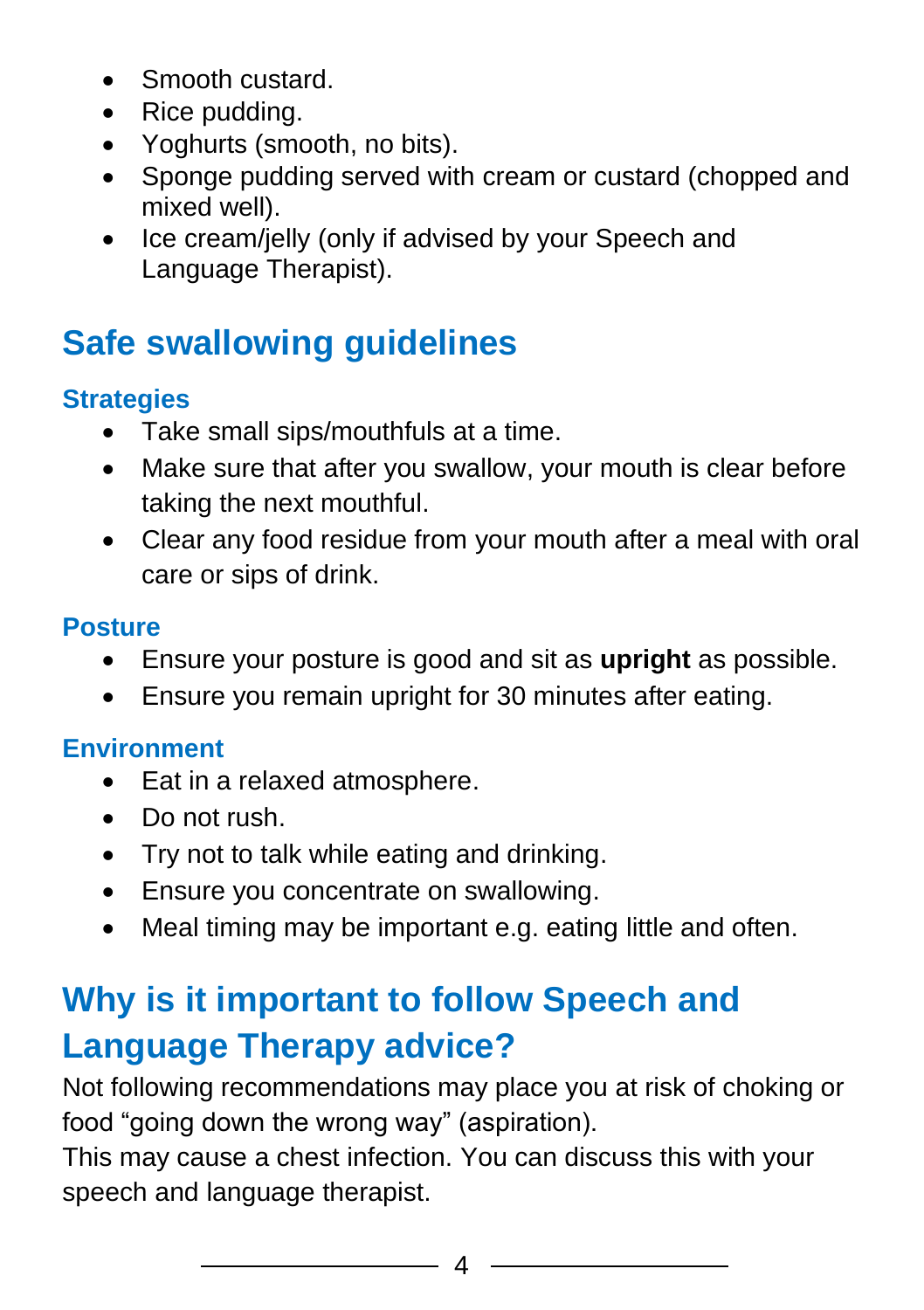# **Signs of swallowing difficulties**

- Coughing, choking or coughing fits when swallowing food or drink (this may be during or after meals).
- A 'gurgly' voice after eating or drinking.
- Food remaining in your mouth after a meal.
- Shortness of breath during or after eating.
- Food getting stuck in your throat.
- Feeling chesty or having regular chest infections.
- **Remember:** If you are sleepy or unwell, your swallow may be worse than usual.

### **If you notice any of the above, contact your GP or your Speech and Language Therapy team for advice:**

Dudley Community Speech and Language Therapy: 01384 321600

Dudley Acute Speech and Language Therapy: 01384 456111 ext. 2439 or 4565

## **References**

Image sourced from: <https://iddsi.org/resources/>